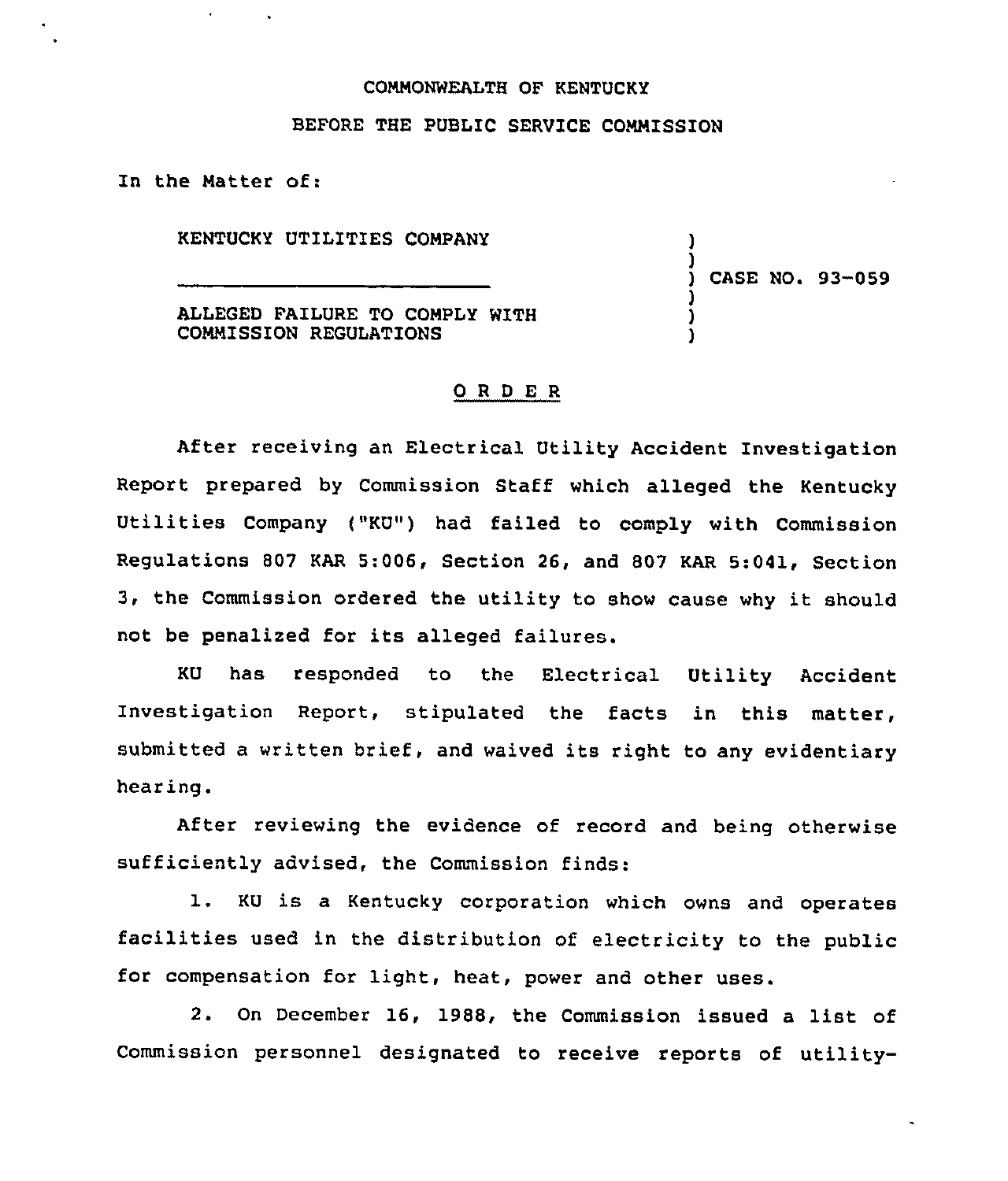related accidents to all jurisdictional electric and telecommunications utilities.

3. On January 22, 1991, the Commission issued a new list of designated Commission personnel which superseded the previous December 16, <sup>1988</sup> list.

4. On both lists the Commission designated Claude Rhorer, Director of the Commission's Division of Engineering, as the secondary contact person and instructed all utilities to contact Mr. Rhorer if primary contact persons were unavailable.

5. At approximately 6:30 p.m., Central Daylight Time, on July 25, 1992, while climbing a tree in the backyard of his home, Chad Marvel came into contact with a 2400 volt single phase ungrounded electric conductor located in Wheatcroft, Kentucky and suffered burns to his hands and legs which required medical treatment at the Regional Medical Center at Madisonville, Kentucky.

6. KU owns the facility in question and uses it to provide electric service to the public.

7. At approximately 9:30 p.m., Central Daylight Time, on Saturday, July 25, 1992, KU District Superintendent Charles Reynolds was informed of the incident and contacted KU's Lexington Operations Center Dispatcher Ronnie Dolen. Mr. Dolen was unable to contact any of the KU personnel who are assigned to inform the Commission of such incidents.

8. On July 25, 1992, at 9:50 p.m., Central Daylight Time, Mr. Dolen repeatedly attempted to contact by telephone Commission

 $-2-$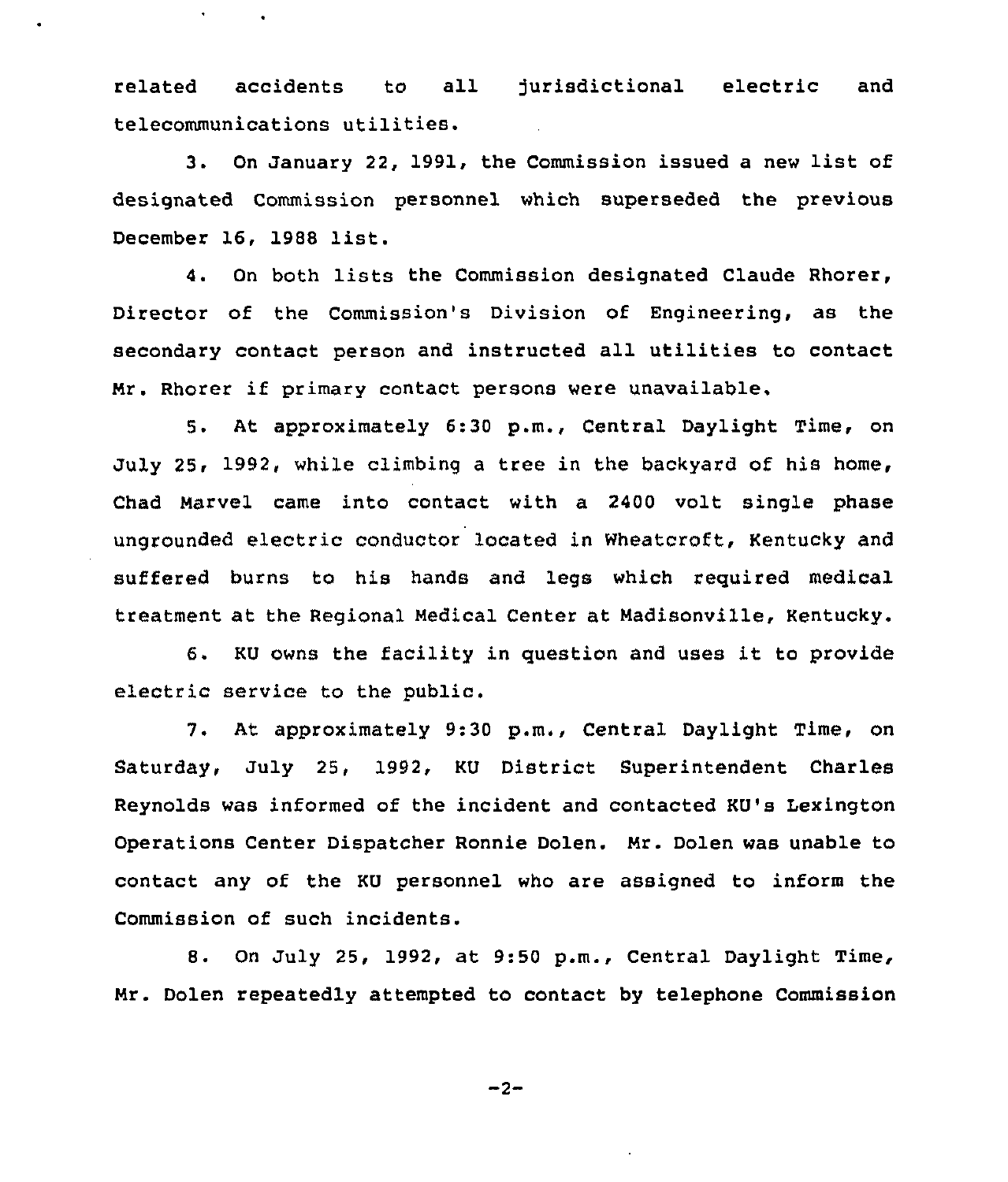personnel designated to receive incident reports during afterbusiness hours.

 $\bullet$ 

9. On July 26, 1992, KU claims representative Brian Dickey unsuccessfully attempted to notify designated Commission personnel.

10. In their efforts to contact the Commission, KU personnel used the December 16, 1988 list of designated personnel.

11. At the time of the incident, the December 16, 1988 list was no longer current. One of the listed individuals was no longer employed with the Commission. Another listed individual had moved and his listed telephone number was no longer correct. Moreover, two listed individuals were out of town and thus unavailable to receive any accident notification.

12. KU made no attempt on July 25-26, 1992, to contact Mr. Rhorer, director of the Commission's Engineering Division, to report the incident. Mr. Rhorer's name and correct telephone number appear on both the December 16, 1988 and January 22, 1991 lists.

13. KU reported the incident to the Commission on Monday, July 27, 1992, at 8:35 a.m., Eastern Daylight Time.

14. Commission Regulation 807 KAR 5:006, Section 26(1) requires an electric utility to notify the Commission within two hours of any utility-related accident which results in burns requiring treatment at <sup>a</sup> medical facility.

15. KU failed to notify the Commission within two hours of a utility-related accident which resulted in burns requiring treatment at a medical facility.

 $-3-$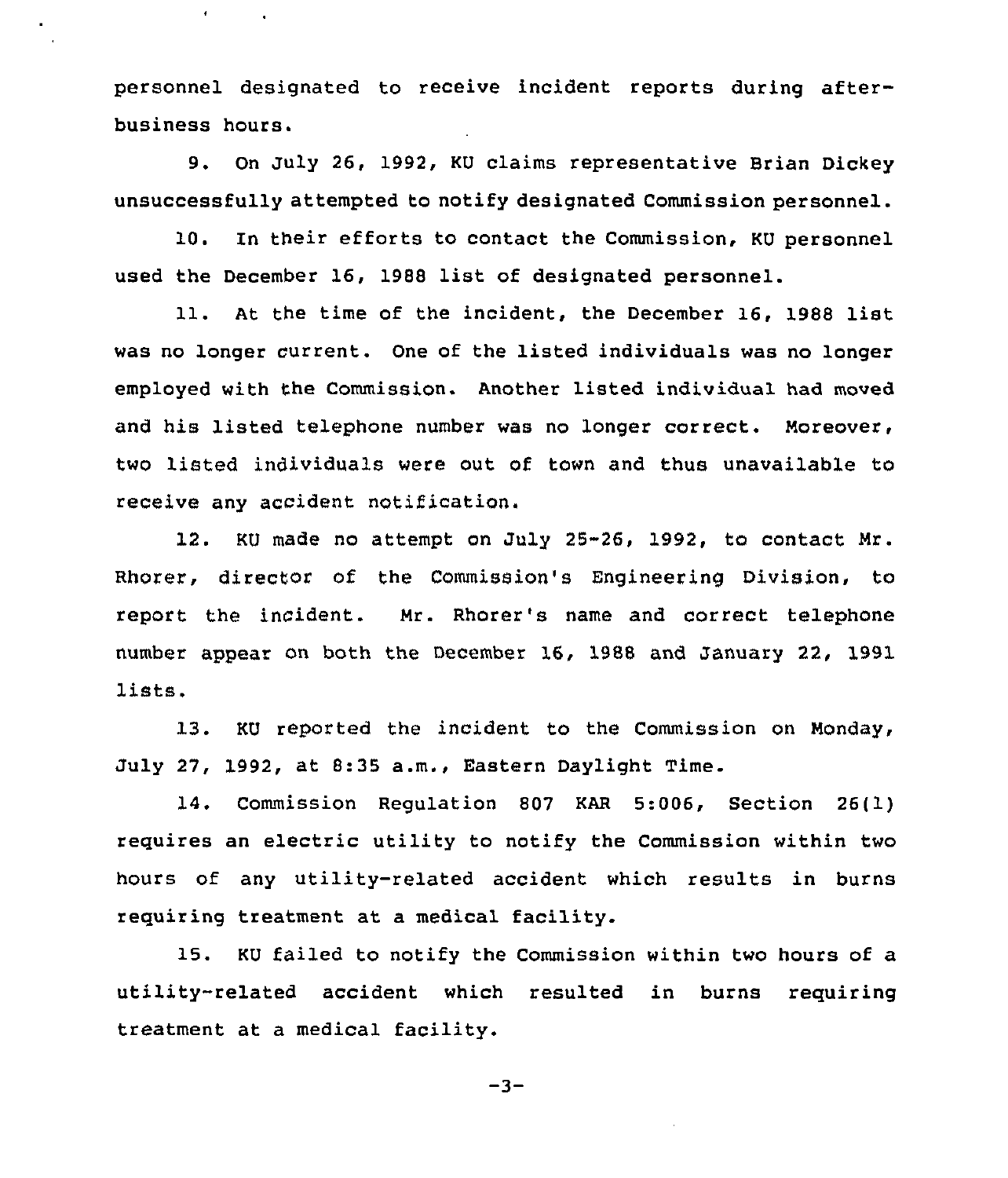16. Any utility which willfully violates any Commission regulation is subject to civil penalty. KRS 278.990(1). <sup>A</sup> willful violation may involve "a 'knowing' violation or 'knowing failure to comply.'" Oldham v. Kubinski, <sup>185</sup> M.E.2d 270, <sup>280</sup> (Ill. App. 1962). It may also include conduct which reflects an "indifference to . . . [its] natural consequences." Huddleston v. Hughes, Ky. App., 843 S.W.2d 901, 905 (1992).

 $\bullet$  .

17. KU willfully violated Commission Regulation 807 KAR 5;006, Section 26(1), and should be assessed a penalty of 8100 for its willful violation.

18. At the time of the incident, the electric conductor in question ran through the limbs of a tree on the Marvel property.

19. On July 28, 1992, these limbs were in close distance to the conductor and would make contact with it if any movement occurred.

20. The conductor was not separated from the tree limbs by any suitable material or device.

21. Prior to the incident, KU last inspected and trimmed trees in the incident area in January 1991.

22. Dwight Marvel, Chad Marvel's father, contacted KU in early 1992 and inquired about trimming the tree in question. KU is unable to verify the reason for this request. KU records do not indicate that Nr. Marvel expressed any safety concerns as the reason for his request nor do they indicate that KU inquired about the reasons for Nr. Marvel's request. KU added Nr. Marvel's name to <sup>a</sup> list of customers requesting tree trimming.

$$
-4-
$$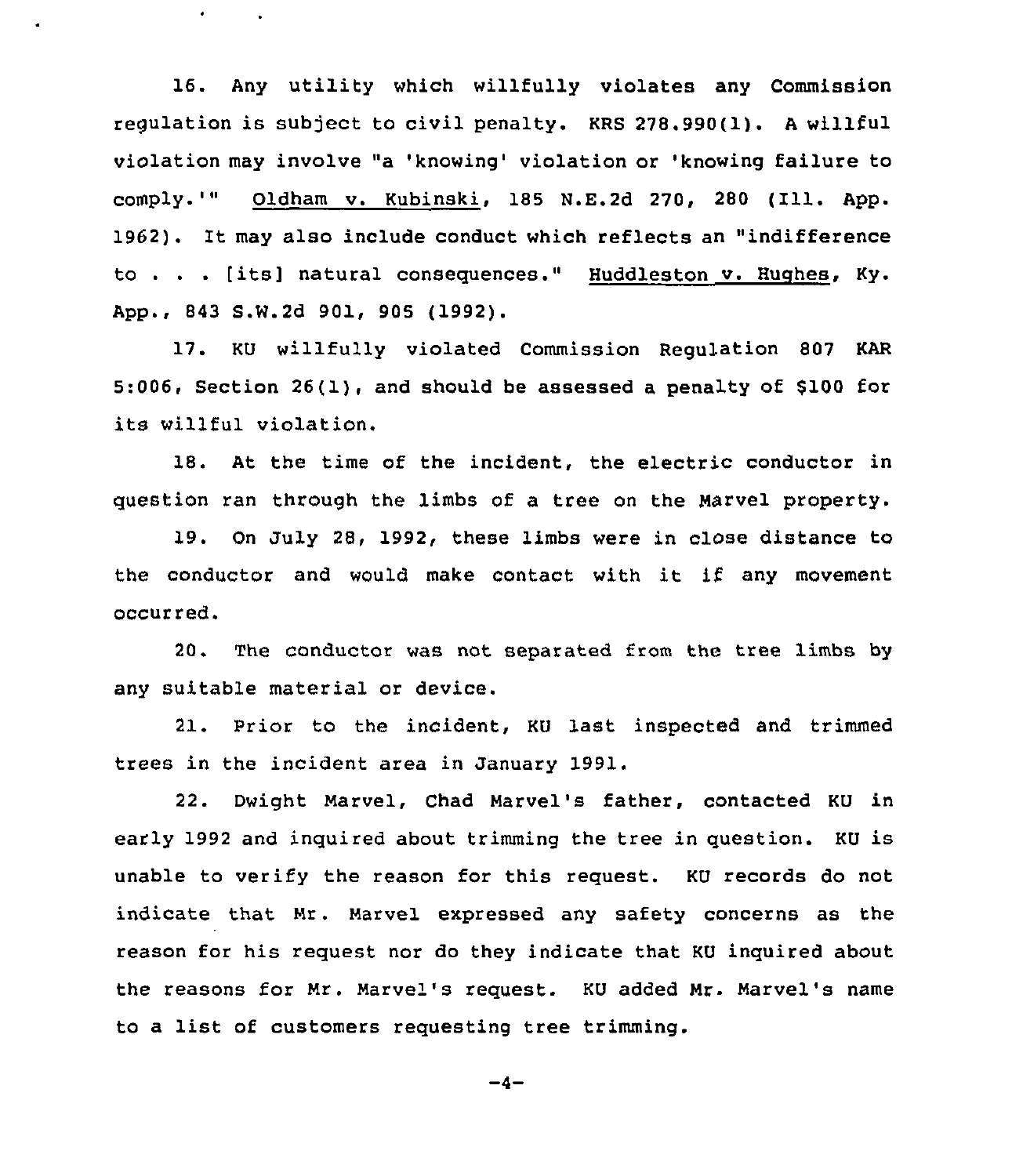23. Prior to the incident, KU had scheduled tree trimming in the general area of the Narvel residence for August 17, 1992 as part of KU's routine line clearance practices.

 $\bullet$ 

24. National Electrical Safety Code (NESC) Section 218A1 provides that "[t]rees which may interfere with ungrounded supply conductors should be trimmed or removed. NESC Section 218A2 provides that "[w]here trimming or removal is not practical, the conductor should be separated from the tree with suitable materials or devices to avoid conductor damage by abrasion and grounding of the circuit through the tree."

25. Notwithstanding KU's arguments to the contrary, the purpose of NESC Section 218A is not solely the prevention of conductor damage. This section's principle purpose is the "safety of employees and the public." MESC Section 010.

26. NESC Section 218A does not provide specific clearance standards to establish appropriate tree trimming practices. It is flexible to allow for local conditions, including varying vegetation growth rates and right-of-way clearing schedules.

27. The evidence of record fails to show that KU willfully violated NESC Section 218A or Commission Regulation 807 KAR 5:041, Section 3.

28. Where electric utility customers request that the utility trim trees around electric distribution lines, the utility should inquire to determine the reasons for the request, more specifically, whether safety considerations require immediate action. <sup>A</sup> utility's failure to do so may constitute an unsafe and

$$
-5-
$$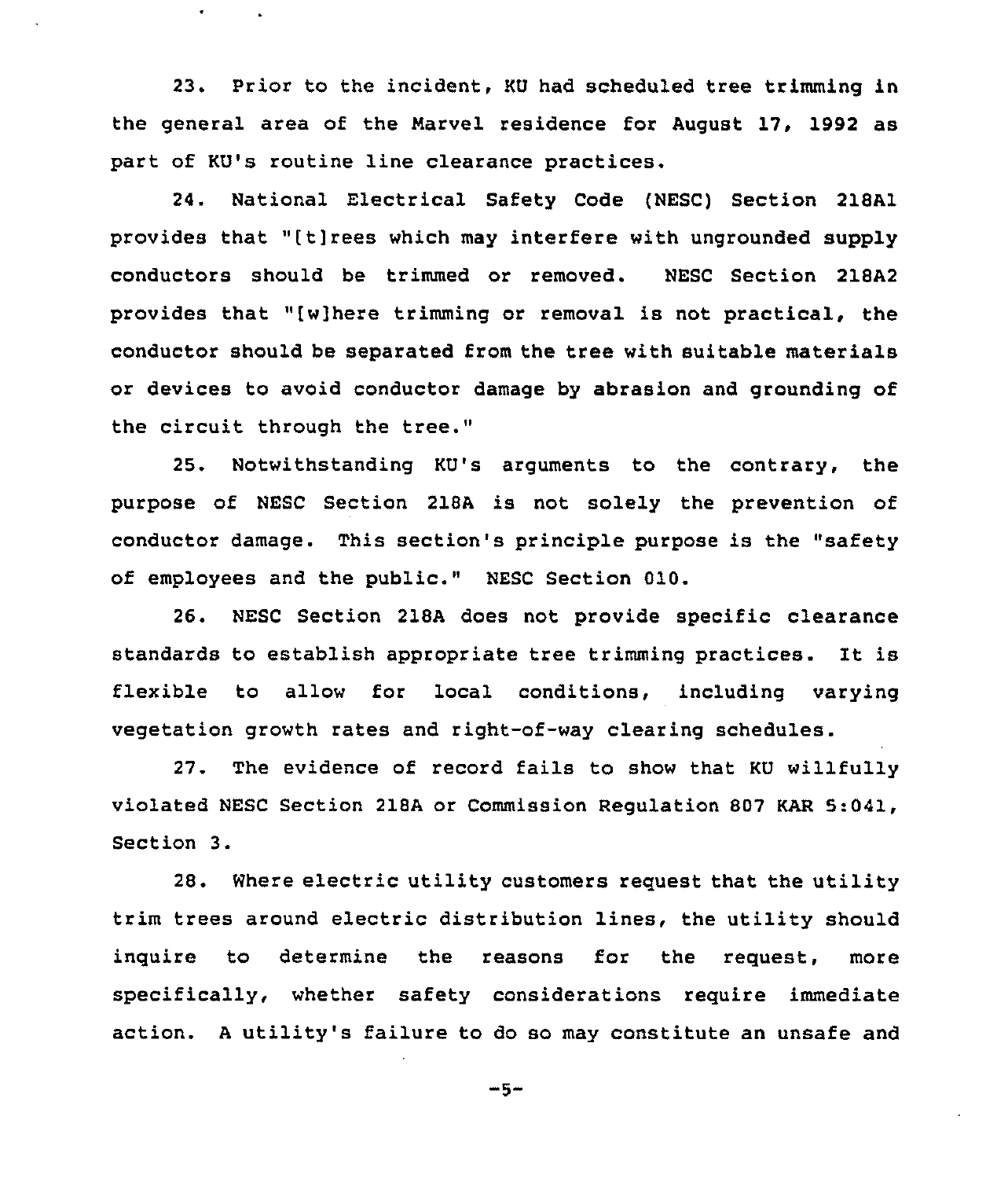unreasonable service practice. Where such practices are found, the Commission, pursuant to KRS 278.260, will initiate proceedings to investigate such practices and, where appropriate, order their correction.

IT IS THEREFORE ORDERED that:

 $\bullet$  .

1. KU is assessed <sup>a</sup> penalty of <sup>8100</sup> for its willful violation of 807 KAR 5:006, Section 24.

2. KU shall pay the assessed penalty within 20 days of the date of this Order. Payment shall be made by certified check or money order made payable to "Treasurer, Commonwealth of Kentucky," and shall be mailed or delivered to Office of General Counsel, Public Service Commission of Kentucky, 730 Schenkel Lane, P. O. Box 615, Frankfort, Kentucky 40602.

3. Within 30 days of the date of this Order, KU shall advise the Commission in writing of its procedures and practices for handling requests for tree trimming services.

4. This case is closed and shall be removed from the Commission's docket.

 $-6-$